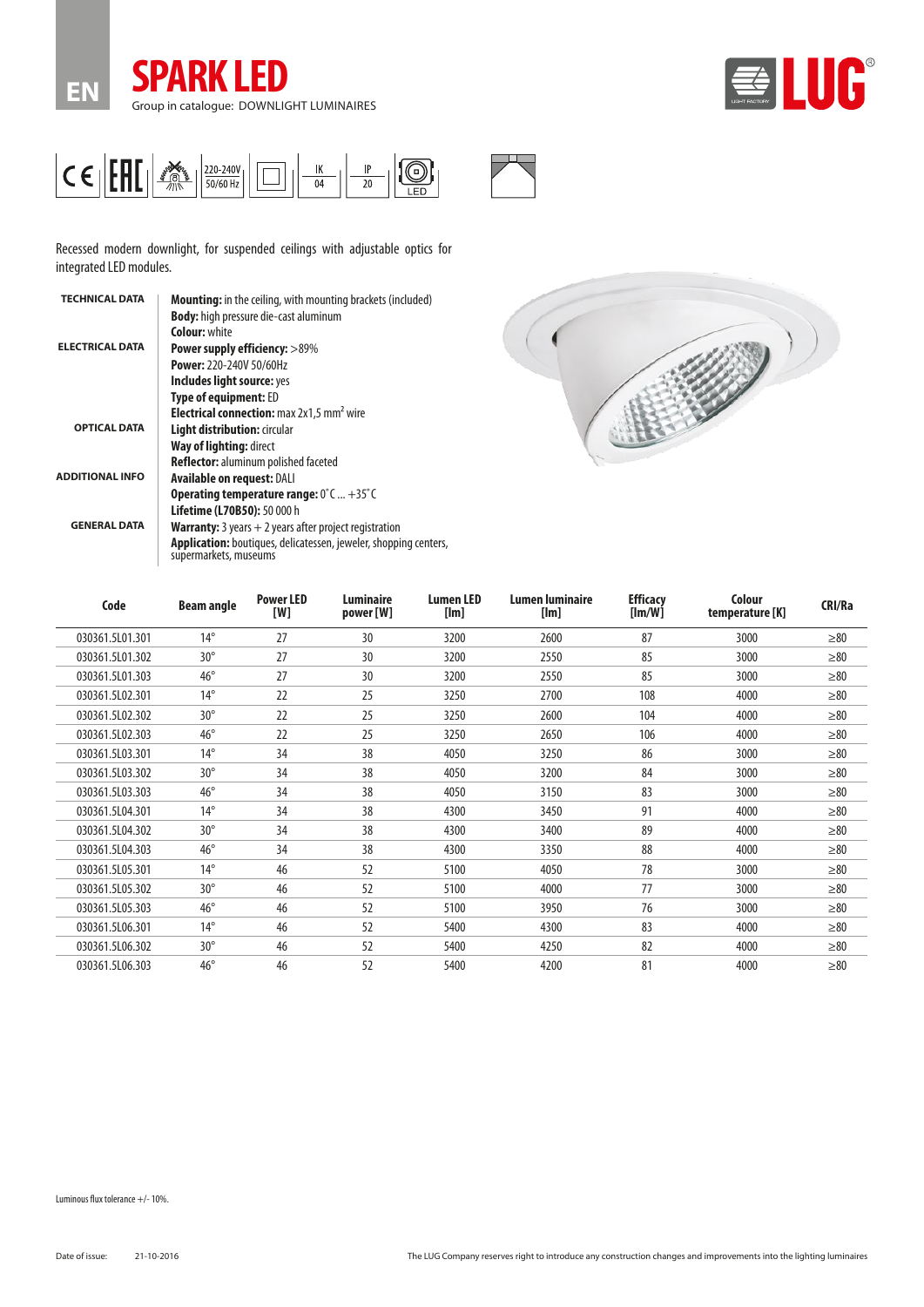Luminous flux tolerance +/- 10%.

| EN<br>Group in catalogue: DOWNLIGHT LUMINAIRES |                                             |                                         |                           |                                  |                       |  |  |  |  |  |  |
|------------------------------------------------|---------------------------------------------|-----------------------------------------|---------------------------|----------------------------------|-----------------------|--|--|--|--|--|--|
| Code                                           | <b>Dimensions</b><br>[mm]<br>W <sub>H</sub> | <b>Mounting</b><br>dimensions [mm]<br>W | <b>Pallet</b><br>quantity | <b>Quantity</b><br>in<br>package | Net<br>weight<br>[kg] |  |  |  |  |  |  |
| 030361.5L01.301                                | 194 170                                     | 180                                     | 216                       | 1                                | 1.5                   |  |  |  |  |  |  |
| 030361.5L01.302                                | 194 170                                     | 180                                     | 216                       | 1                                | 1.5                   |  |  |  |  |  |  |
| 030361.5L01.303                                | 194 170                                     | 180                                     | 216                       | 1                                | 1.5                   |  |  |  |  |  |  |
| 030361.5L02.301                                | 194 170                                     | 180                                     | 216                       | 1                                | 1.5                   |  |  |  |  |  |  |
| 030361.5L02.302                                | 194 170                                     | 180                                     | 216                       | 1                                | 1.5                   |  |  |  |  |  |  |
| 030361.5L02.303                                | 194 170                                     | 180                                     | 216                       | 1                                | 1.5                   |  |  |  |  |  |  |
| 030361.5L03.301                                | 194 170                                     | 180                                     | 216                       | 1                                | 1.5                   |  |  |  |  |  |  |
| 030361.5L03.302                                | 194 170                                     | 180                                     | 216                       | 1                                | 1.5                   |  |  |  |  |  |  |
| 030361.5L03.303                                | 194 170                                     | 180                                     | 216                       | 1                                | 1.5                   |  |  |  |  |  |  |
| 030361.5L04.301                                | 194 170                                     | 180                                     | 216                       | 1                                | 1.5                   |  |  |  |  |  |  |
| 030361.5L04.302                                | 194 170                                     | 180                                     | 216                       | 1                                | 1.5                   |  |  |  |  |  |  |
| 030361.5L04.303                                | 194 170                                     | 180                                     | 216                       | 1                                | 1.5                   |  |  |  |  |  |  |
| 030361.5L05.301                                | 194 170                                     | 180                                     | 216                       | 1                                | 1.5                   |  |  |  |  |  |  |
| 030361.5L05.302                                | 194 170                                     | 180                                     | 216                       | 1                                | 1.5                   |  |  |  |  |  |  |
| 030361.5L05.303                                | 194 170                                     | 180                                     | 216                       | 1                                | 1.5                   |  |  |  |  |  |  |
| 030361.5L06.301                                | 194 170                                     | 180                                     | 216                       | 1                                | 1.5                   |  |  |  |  |  |  |

**SPARK LED**





030361.5L06.302 194 170 180 216 1 1.5 030361.5L06.303 194 170 180 216 1 1.5

## **LIGHT BEAM CURVES**